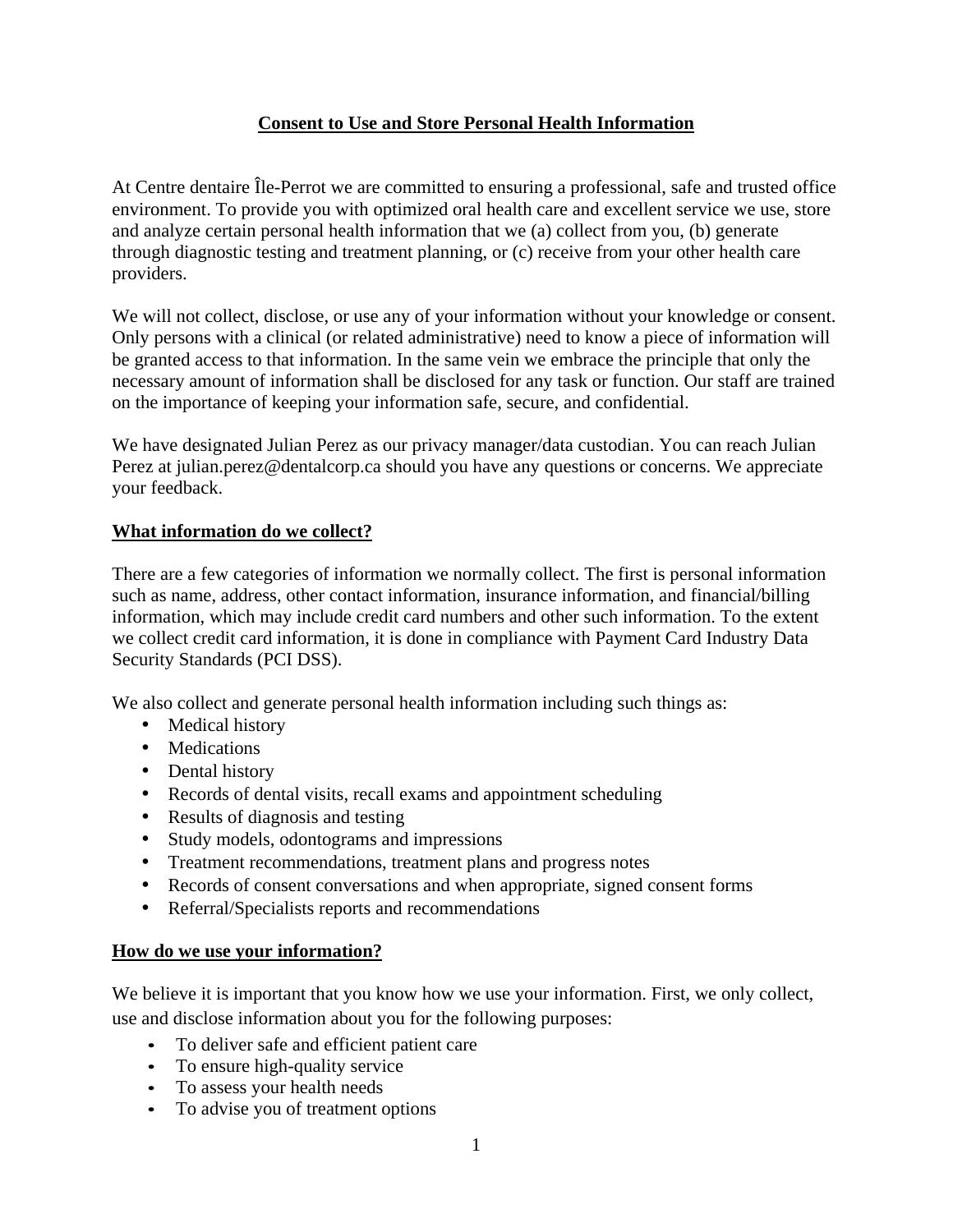- To provide you with information about services offered at our clinic
- To inform you of changes to our office policies or hours
- To establish and maintain communication with you, including to schedule and remind you of appointments
- To enable us to contact you
- To communicate with other health care providers, including specialists and general dentistsinvolved in your care
- To allow us to efficiently follow-up for treatment, care and billing
- For teaching and demonstrating purposes on an anonymous basis
- To complete and submit dental claims and estimates for third party adjudication and payment
- To comply with legal and regulatory requirements, including communication with the provincial dental regulator, privacy commissioner or any statutory review board as required under legislation
- To comply with a court order in the event of legal proceedings
- To invoice for goods and services
- To process credit card, cash and personal cheque payments
- To collect unpaid accounts
- To send you surveys relating to our business and services
- For internal management purposes, such as resource planning, policy development, quality assurance, and human resource management
- To comply with regulatory requirements and the law generally
- In the event that a decision to sell the practice is made:
	- To permit potential purchasers to evaluate the dental practice
	- To allow potential purchasers to conduct an audit in preparation for a sale

While the above list is rather long, we believe it better to be over-inclusive. Many of the items listed above are unlikely to apply to you.

Before personal information is used or disclosed for a purpose not previously identified, we will advise you of this new purpose or disclosure and will only proceed with your consent.

## **Electronic Communication**

When we communicate with you, we may communicate via electronic means, such as e-mail or SMS text message. We strive to ensure that our Commercial Electronic Messages ("CEMs") are sent with consent, identifying information and unsubscribe mechanisms. We require all CEMs from our Office to be in compliance with privacy and anti-SPAM laws. If and when we communicate with you using CEMs, you can opt out of receiving such messages by following the "Unsubscribe" link included at the bottom of such messages or by contacting our office practice manager. Any questions or concerns with respect to CEMs from our Office may be addressed by calling us directly at (514) 425-0055. If our Office inadvertently sends out a CEM without consent, we commit to investigating every such instance and assisting the employee(s) or managers involved with renewing their understanding and awareness of our compliance responsibilities.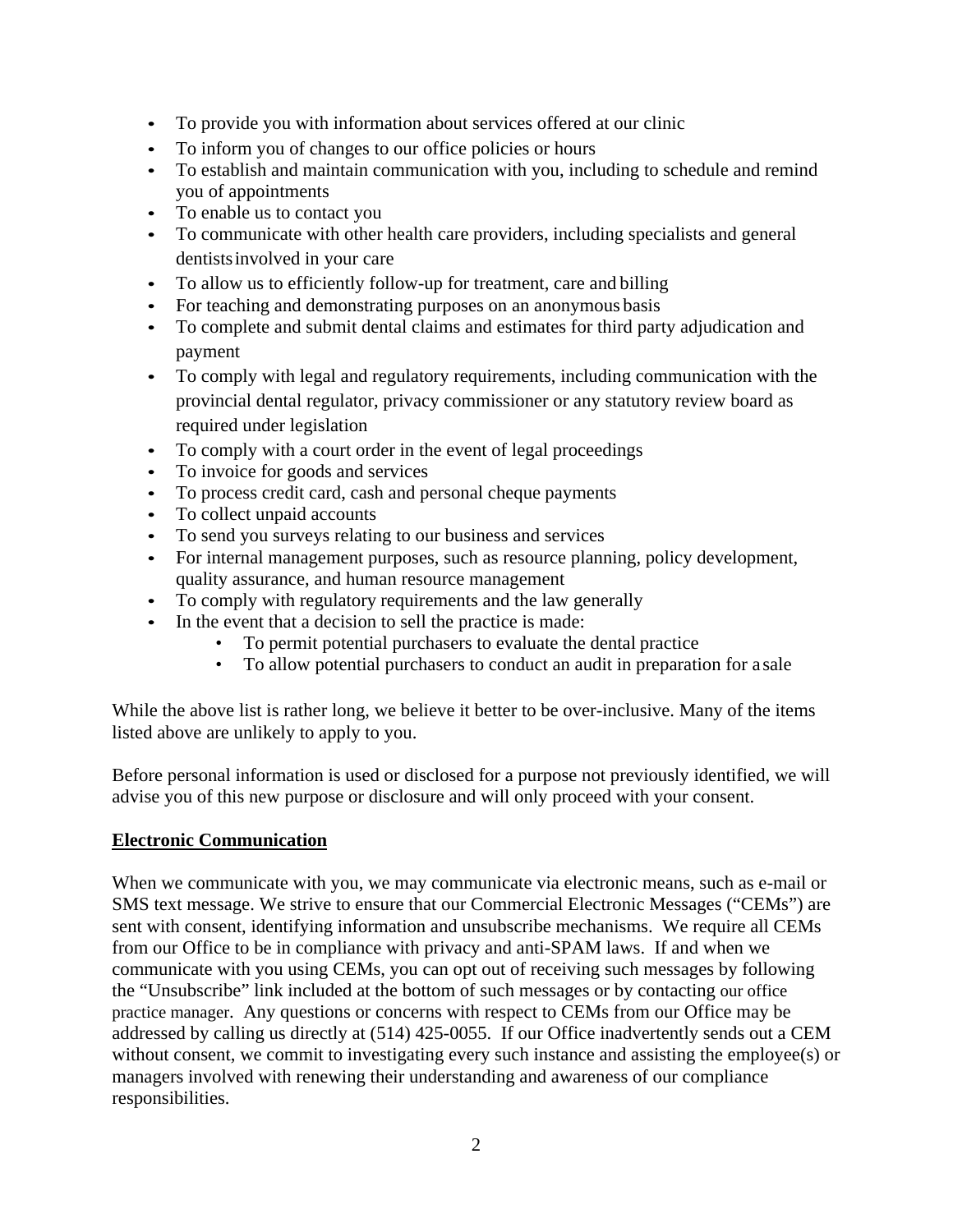## **How is your information stored and who has access to it?**

Your information may be kept in physical form (files, models, etc.) in which case it is either guarded by staff or stored in a locked and secure file cabinet or safe. Digital information may be stored on encrypted file servers in secure/access-controlled locations. Digital information is password protected and stored on systems which save audit trails in the event unauthorized access must be investigated. Our systems are protected by industry standard IT security hardware and software measures.

We may enter into agreements with third-party providers specializing in data storage and protection. Sometimes that data is securely stored in the cloud, which may include locations outside of Canada. In those instances, only persons contractually obligated to secure and protect your data will be able to access that data. We will only enter into contractual agreements with providers which meet Canadian legal standards and requirements for storage and protection of personal health information.

We may also share aggregate and non-identifiable data with research institutions or third-party providers to advance oral health care. This is explicitly permitted by legislation as it poses minimal to no risk to patients but has the potential to greatly enhance health care effectiveness. We will only share such data with persons or providers who enter into the necessary agreements to keep information confidential and to safeguard and protect such data.

## **We work with experts to further protect your information**

To meet the complex and every-changing requirements of dental practice and practice administration, we partner with experts to improve the health care services we deliver and to administer our dental offices more effectively.

In addition to the independent duty of each health care provider to respect and safeguard your privacy rights, our dentists and health care providers partner with SERVICES DENTAIRES S. SGRO INC which, among other things, is our designated corporate custodian for patient health information. Services de santé DCC (Québec) inc. (« SSD ») acts as our designated Information Manager in addition to providing technical services to our office.

As Information Manager, SSD utilizes best industry standards and technology along with a robust cybersecurity program to protect patient privacy and to ensure compliance with all local and federal laws.

## **Google Analytics**

We use Google Analytics' 3rd-party audience data such as age, gender, and interests to better understanding the behaviour of our customers and work with companies that collect information about your online activities to provide advertising targeted to suit your interests and preferences. For example, you may see certain ads on this website or other websites because we contract with Google and other similar companies to target our ads based on information we or they have